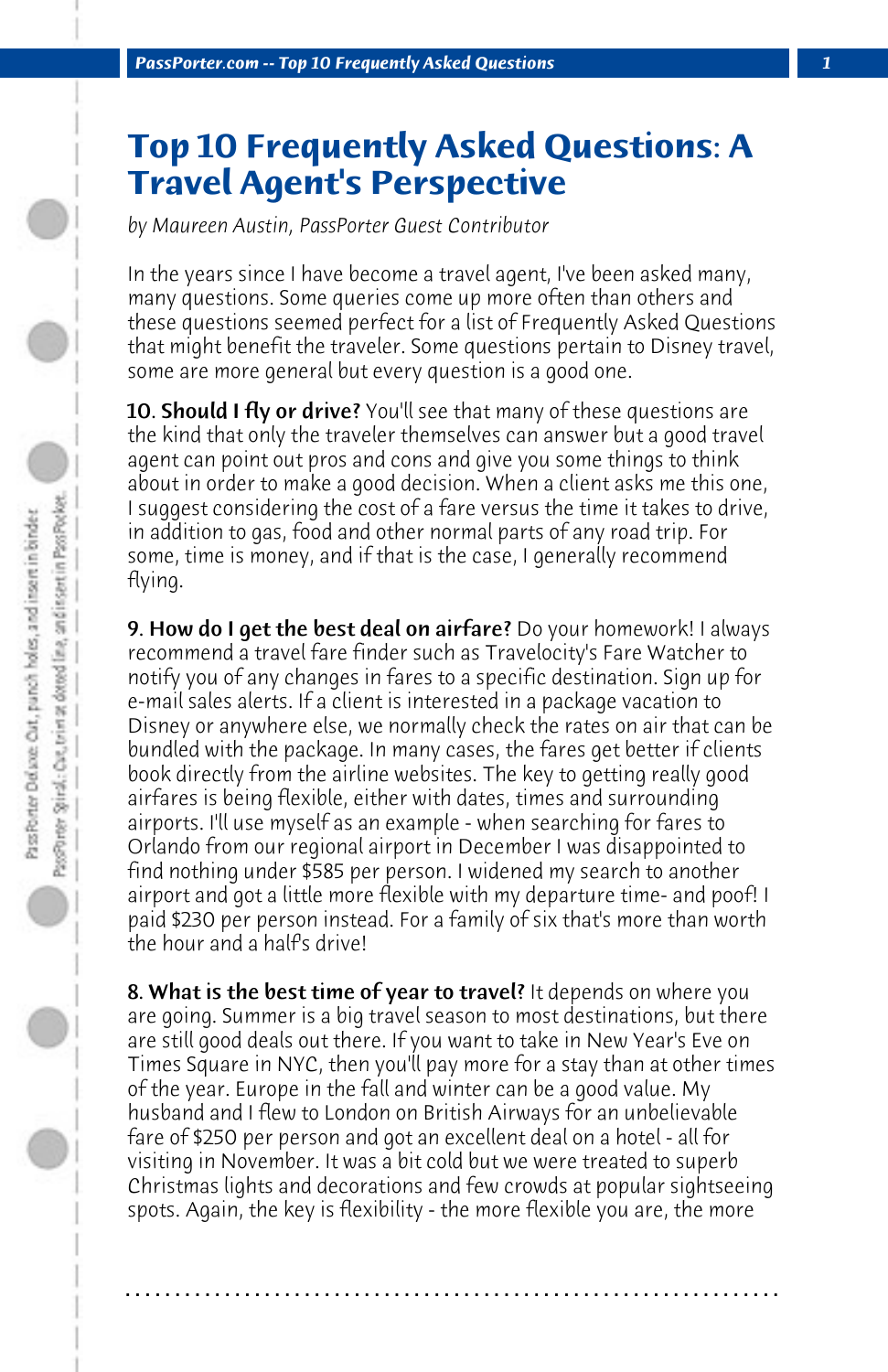travel opportunities are available to you, and at a good price.

7. What kind of vacations can we take that will help keep the **budget in check?** You can do this with any kind of vacation if you do some really good planning. However, I have some clients who prefer to pay for most expenses up front. These folks are excellent prospects for all-inclusive resorts, cruises and escorted tours. In most instances, lodging, some or most meals, entertainment, and transfers are included in the vacation price. Of course, not every single cost can be eliminated prior to departure. Souvenirs and some gratuities for example, have to be accounted for while you travel.

6. How much do you charge for your services? This may depend from agency to agency, area to area. Some agencies do charge consultation fees that the agency may apply towards your package if you follow through and book with them. However, most agencies and the agents that work in them are paid by suppliers (meaning the tour operator, hotel or package vendor) and charge the client nothing. To avoid any surprises later, ask!

**5. Do I really need the trip insurance?** Here's another question that really has to be answered by the traveler, but I recommend it. No matter how healthy you or other family members may be, the unexpected can happen. In that event, are you content to lose money? Trip protection helps you recover some of those losses and also protects you during the course of your vacation, should something happen while you are on it. Policies are offered by most tour operators and there are also independent companies offering policies you buy direct from them. The plans can vary some in terms of coverage, so it's important to review conditions and policies carefully to find one that meets your needs. Your travel agent can help you do this.

My favorite vacations to book are of course, Disney destinations! Loving the magic personally as much as I do, it's easy to get excited and help another Disney fan make their dreams come true. These next four questions, about Disney travel are definitely the ones I am asked most often!

4. Where should I stay/should I really stay at Disney? If only it were that easy to decide, right? It can be a little overwhelming, especially to clients who are traveling to Walt Disney World in particular, for the first time. Your budget has to be a consideration. If you book a stay at a resort that is way beyond your comfort level financially, I assure you it will make it very difficult to enjoy your vacation (been there and done that). ALL of the Disney Resorts have their own special attributes but whether you choose All-Star Sports or the Grand Floridian the benefits,

**. . . . . . . . . . . . . . . . . . . . . . . . . . . . . . . . . . . . . . . . . . . . . . . . . . . . . . . . . . . . . . . . . .**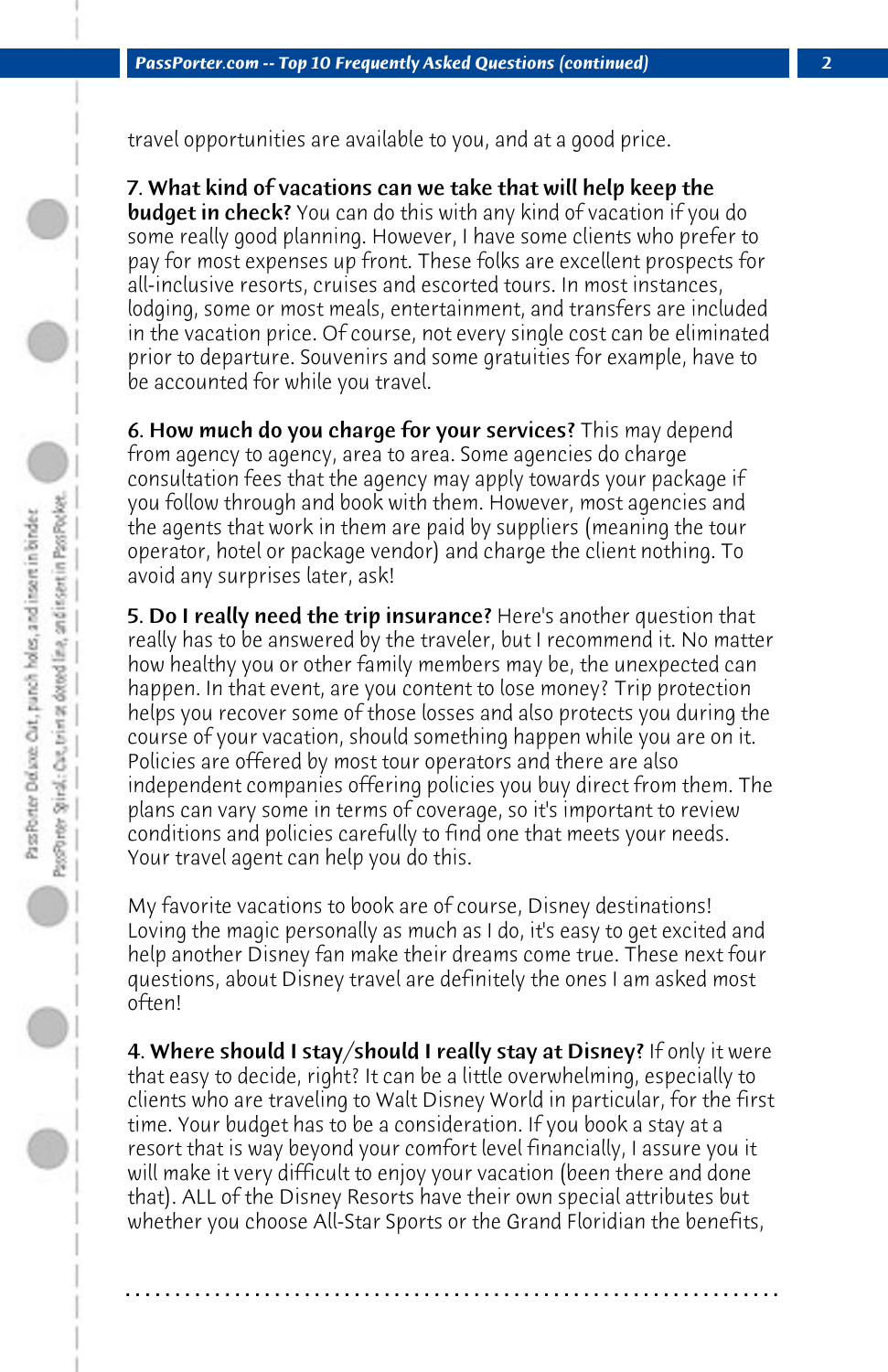such as Extra Magic Hours, remain the same. I do recommend staying with Disney. However, I am not paying for that vacation, so that decision ultimately has to be the travelers. Book what you can afford and select from that category - there are different resorts with completely different "feels" in each of the four price categories. From time to time specials and discounts may become available. In that event, you can move up to another category or resort if you wish. It's a good idea to let your travel agent know when you book so they can be searching and ready if a discount becomes available. Do not book a resort priced higher than you can afford in the hopes or need for a discount later. Those deals are never guaranteed.

**3. How far in advance should we book?** As soon as you are ready! Actually, if you are planning for your toddler's high school graduation trip you'll have to wait just awhile. I usually plan my own trips from 9-14 months out and I have found most clients approach me to help them plan anywhere from 4 months to 12 months prior. Of course, if the urge for a weekend getaway next month hits, don't hesitate to contact a travel agent. One caveat about very advance planning - if you book your Disney trip in one year but actually travel the next, rate increases may affect the price. This can hold true for any trip, so be sure to ask if rates are guaranteed.

## 2. Do we really need to make Disney dining arrangement so far

ahead? I totally empathize here. I mean, really, do we actually know what we want to eat and when if a trip is still six months away? It's hard, but yes, you really need to book those meals as soon as the window (180 days for most restaurants) opens. Sketch out a basic plan as best as you can, especially if park hours are available, and book. With the increased popularity of the Disney Dining Plan, walk up seating is harder and harder to get. Please don't set yourself up for that disappointment! While some dining arrangements require a credit card guarantee and a 24-48 hour cancellation to avoid a no-show fee, most reservations can be canceled up until the seating time without issue. I always ask clients to cancel or have me cancel any dining arrangements they want to pass on so it opens up tables for other folks.

And the number one question...

1. Is there anything else we should know about to make our trip to **Disney more magical?** Usually, my response is, "How much time do we have to talk?" The possibilities are endless! Advise your travel agent if there are any family celebrations. Are there members of your family who are especially interested in trains, or gardening? Do you have any scuba divers in the crew, or how about race fans? If you answered yes, then there is something at Disney that will add to their magical time. A

**. . . . . . . . . . . . . . . . . . . . . . . . . . . . . . . . . . . . . . . . . . . . . . . . . . . . . . . . . . . . . . . . . .**